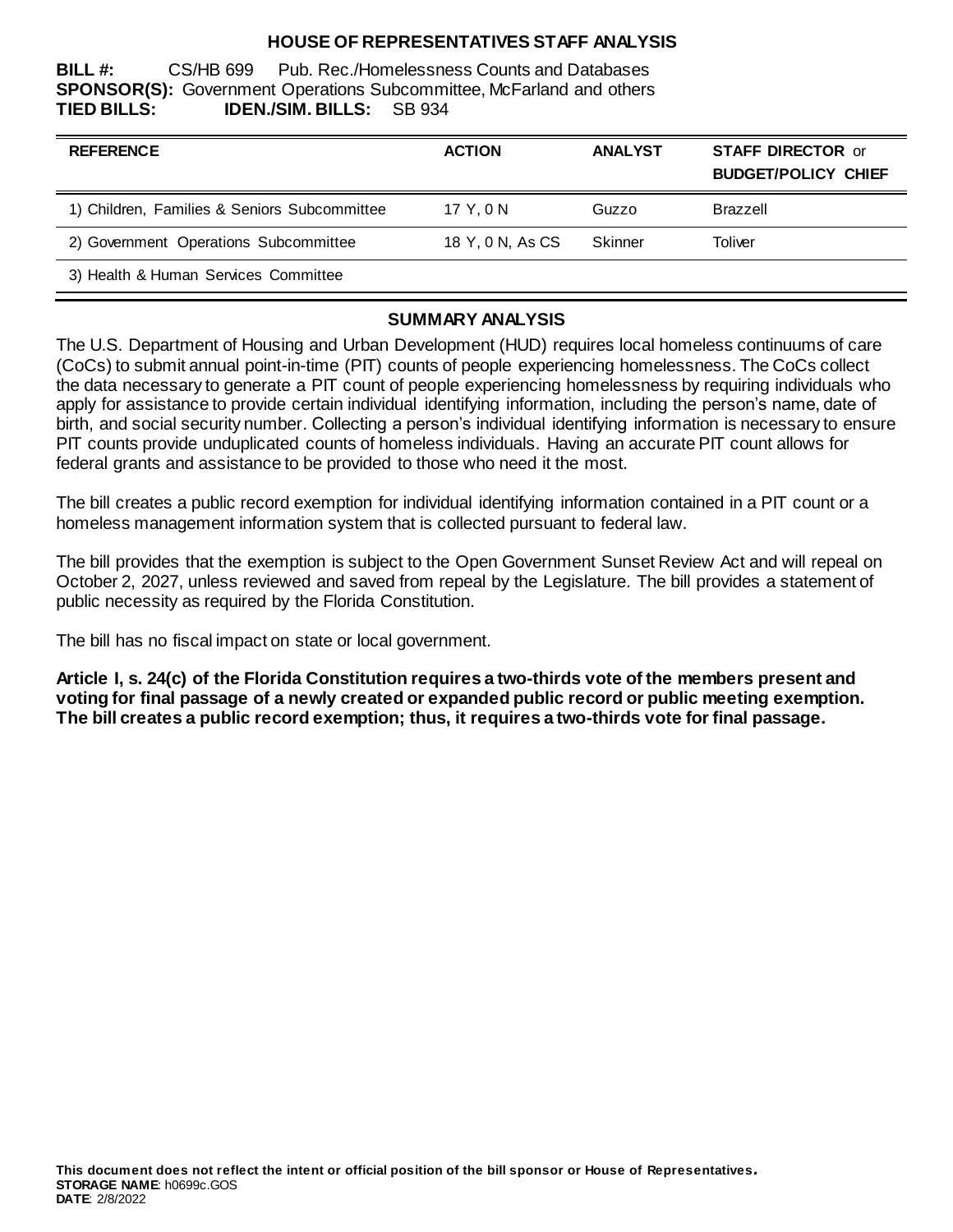### **FULL ANALYSIS**

## **I. SUBSTANTIVE ANALYSIS**

### A. EFFECT OF PROPOSED CHANGES:

### **Background**

#### Public Records

Article I, s. 24(a) of the Florida Constitution sets forth the state's public policy regarding access to government records. This section guarantees every person a right to inspect or copy any public record of the legislative, executive, and judicial branches of government. The Legislature, however, may provide by general law for the exemption of records from the requirements of Article I, section 24(a).<sup>1</sup> The general law must state with specificity the public necessity justifying the exemption and must be no more broad than necessary to accomplish its purpose.<sup>2</sup>

Public policy regarding access to government records is addressed further in the Florida Statutes. Section 119.07(1), F.S., guarantees every person a right to inspect and copy any state, county, or municipal record. Furthermore, the Open Government Sunset Review Act<sup>3</sup> provides that a public record or public meeting exemption may be created or maintained only if it serves an identifiable public purpose. In addition, it may be no broader than is necessary to meet one of the following purposes:

- Allow the state or its political subdivisions to effectively and efficiently administer a governmental program, which administration would be significantly impaired without the exemption;
- Protect sensitive personal information that, if released, would be defamatory or would jeopardize an individual's safety; however, only the identity of an individual may be exempted under this provision; or
- Protect trade or business secrets.<sup>4</sup>

The Open Government Sunset Review Act requires the automatic repeal of a newly created exemption on October 2nd of the fifth year after creation or substantial amendment, unless the Legislature reenacts the exemption.<sup>5</sup>

## Continuums of Care (CoC)

A CoC is a group of organizations that are responsible for coordinating, planning, and pursuing an end to homelessness in a designated catchment area.<sup>6</sup> Florida has 27 CoCs of varying sizes and geographic areas.<sup>7</sup> Each CoC is represented by a CoC lead agency. $8$  The lead agency is responsible for applying to HUD for federal grants and distributing grant funds to other CoCs and local homeless organizations in their catchment area.<sup>9</sup>

Federal Homelessness Grants

l

<sup>7</sup> Department of Children and Families, *Continuums of Care and Local Providers of Service*, CoC Contact Table, *available at* https://www.myflfamilies.com/service-programs/homelessness/docs/CoC%20Contact%20Table.pdf (last visited February 4, 2022). <sup>8</sup> Section 420.621(2), F.S.; *see* also s. 420.6225, F.S.

<sup>9</sup> Section 420.6225(2), F.S.

**STORAGE NAME**: h0699c.GOS **PAGE: 2**

<sup>1</sup> Art. I, s. 24(c), FLA. CONST.

<sup>2</sup> *Id*.

<sup>3</sup> Section 119.15, F.S.

<sup>4</sup> Section 119.15(6)(b), F.S.

<sup>5</sup> Section 119.15(3), F.S.

 $6$  Section 420.621(1), F.S. CoCs can be composed of nonprofit homeless providers, victim service providers, faith-based organizations, governments, businesses, advocates, public housing agencies, school districts, social service providers, mental health agenci es, hospitals, universities, affordable housing developers, law enforcement, organizations that serve homeless and formerly homeless veterans, and organizations that serve homeless and formerly homeless persons.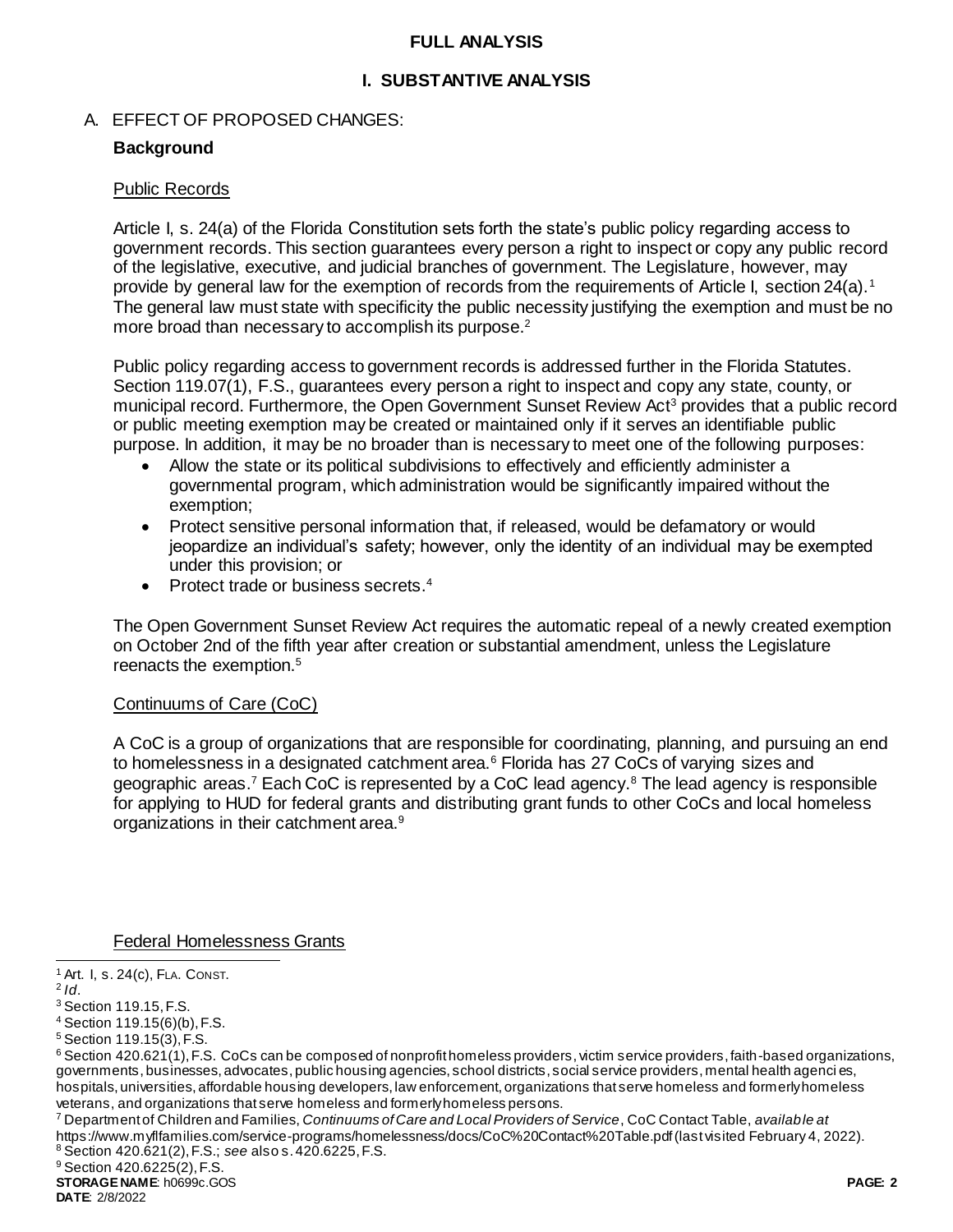In 2009, Congress enacted the Homeless Emergency Assistance and Rapid Transition to Housing (HEARTH) Act.<sup>10</sup> The HEARTH Act created two main federal programs administered by the U.S. Department of Housing and Urban Development (HUD), which distribute federal homelessness grant funding: the Emergency Solutions Grants (ESG) program and the Continuum of Care (CoC) program.<sup>11</sup> The ESG program distributes grant funds primarily for emergency sheltering of the homeless.<sup>12</sup> The CoC program distributes grant funds to assist with the longer-term housing and service needs of the homeless.<sup>13</sup>

## *Homeless Management Information Systems*

To be eligible to receive federal grants, HUD requires a CoC to have a homeless management information system (HMIS) with the capacity to collect unduplicated counts of individuals and families experiencing homelessness.<sup>14</sup> CoCs use the information collected from serving homeless individuals and families to determine future needs and establish funding priorities.<sup>15</sup>

HUD also requires a CoC to report certain universal data elements into its HMIS.<sup>16</sup> The universal data elements include personal identifying information that are necessary to produce an unduplicated estimate of the number of homeless people accessing services from homeless providers. The universal data elements include an individual's:

- Name:
- Social security number;
- Date of birth:
- Ethnicity and race;
- Gender;
- Veteran status:
- Disabling condition;
- Residence prior to program entry;
- Zip code of last permanent residence;
- Program entry date and exit date;
- Unique personal identification number;
- Program identification number; and
- Household identification number.<sup>17</sup>

HUD requires all homeless organizations that record or process personal protected information (PPI) of homeless individuals into a HMIS to comply with certain standards to protect the confidentiality of PPI, while allowing for reasonable, responsible, and limited use and disclosure of data.<sup>18</sup> Specifically, HUD restricts the disclosure of personal identifying information to the following circumstances:

- To provide or coordinate services to an individual;
- To provide payment or reimbursement for services;
- To carry out administrative functions; and
- To create de-identified personal identifying information.<sup>19</sup>

l

<sup>10</sup> Homeless Emergency Assistance and Rapid Transition to Housing Act of 2009, Pub. L. No. 111-22, 111<sup>th</sup> Cong. (May 20, 2009). <sup>11</sup> *Id*.

<sup>12</sup> *Id*.

 $13$  *Id.* 

<sup>14</sup> Title II, Emergency Solutions Grant Program, § 1203(f), and Title III, Continuum of Care Program, § 423(a)(9); *see also* The HUD Exchange, *HMIS Requirements*, *available at* https://www.hudexchange.info/programs/hmis/hmis-requirements/(last visited February 4, 2022).

<sup>15</sup> *Id*.

<sup>16</sup> *The Federal Register*, Vol. 69, No. 146, July 30, 2004, Notices, pg. 45901, *available at* https://www.govinfo.gov/content/pkg/FR-2004- 07-30/pdf/04-17097.pdf(last visited February 4, 2022).

<sup>17</sup> *Id*. at pg. 45905.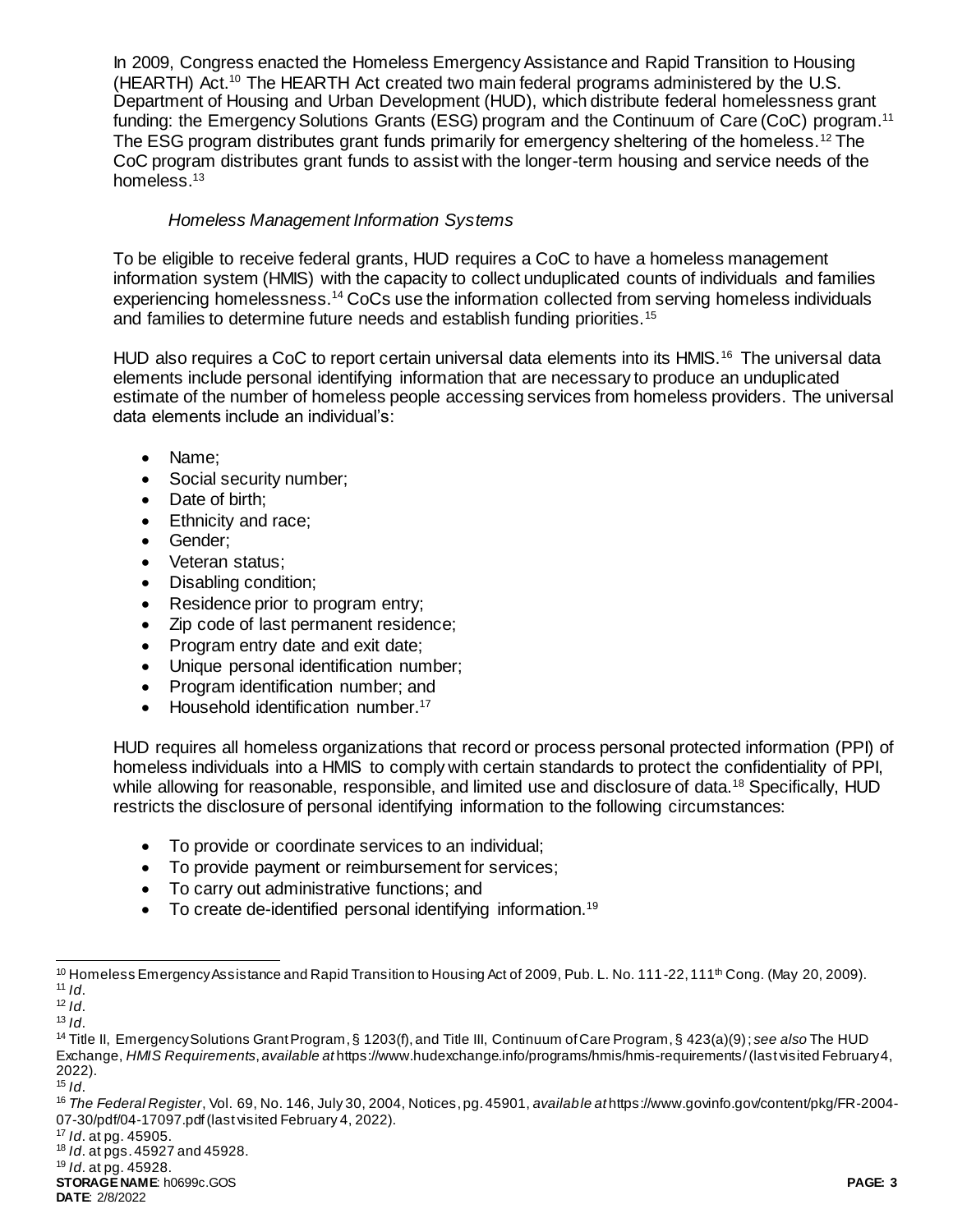In addition to meeting the confidentiality and security requirements above, HUD requires CoC lead agencies and their local CoCs and homeless organizations to develop and implement written procedures to ensure that the following information is kept secure and confidential for individuals who receive assistance under the ESG program or the CoC program:

- All records containing the PPI of any individual or family who applies for and/or receives assistance from the CoC program or the ESG program;
- The address or location of any domestic violence project assisted under the CoC program or the ESG program, except with written authorization of the person responsible for the project or shelter; and
- The address or location of any housing of a program participant, except as provided under a preexisting privacy policy of the recipient or subrecipient and consistent with State and local laws regarding privacy and obligations of confidentiality.<sup>20</sup>

Despite these protections, some local homeless organizations that comprise certain CoCs do not share information in a HMIS about individuals to whom they provide assistance because they don't want the individual's personal identifying information to become a public record as a result of Florida's public policy regarding access to government records. This leads to the potential for a homeless individual to receive duplicate funding from multiple homeless organizations.<sup>21</sup>

## *Point-in-Time Counts*

HUD requires CoCs to annually conduct a point-in-time (PIT) count of people experiencing homelessness who are sheltered in an emergency shelter or transitional housing.<sup>22</sup> CoCs use their HMIS to conduct the PIT count on a single day of the year to provide a snapshot of the number of homeless people who are sheltered.<sup>23</sup> The PIT count includes the universal data elements/personal identifying information detailed above (name, social security number, date of birth, etc.) to ensure the count is accurate and unduplicated.

CoCs are also required to biennially conduct a PIT count of unsheltered people experiencing homelessness.<sup>24</sup> This count is conducted by surveying homeless individuals in the community. The survey also includes personal identifying information.<sup>25</sup>

# **Effect of the Bill**

The bill creates a public record exemption for individual identifying information contained in a PIT count or a homeless management information system that is collected pursuant to federal law. Further, the bill provides that the public record exemption applies retroactively to individual identifying information collected in a PIT count or a homeless management information system prior to the effective date of the bill.

The bill also authorizes aggregate information from a PIT count or a homeless management information system to be released as long as it does not disclose an individual's identifying information.

The bill provides a public necessity statement as required by article I, section 24(c) of the Florida Constitution. The public necessity statement provides that public knowledge of identifying information of a homeless individual could lead to discrimination or ridicule of the individual which could make them reluctant to seek assistance. Public knowledge of such information may also create a greater risk of injury to affected individuals who are survivors of domestic violence or suffer from mental illness or substance abuse. Additionally, public knowledge of such information may create a heightened risk for

- <sup>23</sup> *Id*.
- <sup>24</sup> *Id*.

<sup>25</sup> Sample surveys are *available at*

**STORAGE NAME**: h0699c.GOS **PAGE: 4 DATE**: 2/8/2022 https://www.pointintime.info/simtechsolutions/assets/File/PIT%202018%20Unsheltered%20Survey.pdf (last visited February 4, 2022).

l  $20$  24 C.F.R. § 578.103(b), and 24 C.F.R. § 576.500(x).

<sup>21</sup> Email from Chris Johnson, Chief Executive Officer, Suncoast Partnership to End Homelessness, RE: HB 699, (January 10, 2022). <sup>22</sup> The HUD Exchange, *Point-in-Time Count and Housing Inventory Count*, *available at* https://www.hudexchange.info/programs/hdx/pithic/ (last visited February 4, 2022).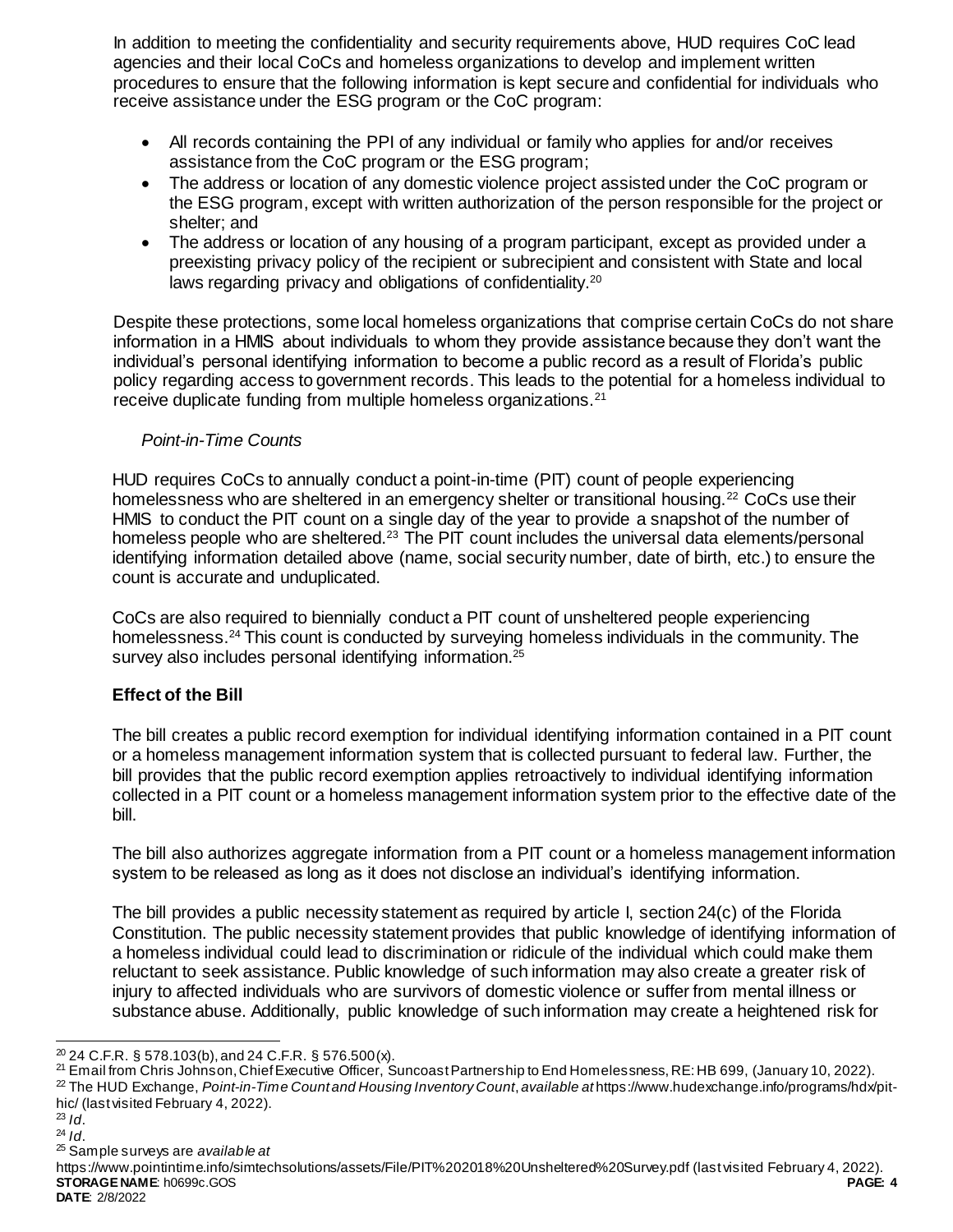fraud and identity theft to affected individuals. The harm from disclosing the individual identifying information of a person contained in a PIT count or in a homeless management information system outweighs any public benefit that can be derived from widespread and unfettered access to such information.

The bill further provides that the exemption is subject to the Open Government Sunset Review Act and will be repealed on October 2, 2027, unless the Legislature reviews and renews the exemption before that date.

The bill requires the Division of Law Revision to replace the phrase "the effective date of this act" wherever it occurs with the date the bill becomes law.

The bill is effective upon becoming law.

## B. SECTION DIRECTORY:

- **Section 1:** Creates s. 420.6231, F.S., relating to individual identifying information in homelessness counts and databases; public records exemption.
- **Section 2: Provides a statement of public necessity.**

**Section 3:** Directs the Division of Law Revision to take certain actions.

**Section 4:** Provides an effective date of upon becoming a law.

# **II. FISCAL ANALYSIS & ECONOMIC IMPACT STATEMENT**

- A. FISCAL IMPACT ON STATE GOVERNMENT:
	- 1. Revenues:

None.

2. Expenditures:

None.

- B. FISCAL IMPACT ON LOCAL GOVERNMENTS:
	- 1. Revenues:

None.

2. Expenditures:

None.

- C. DIRECT ECONOMIC IMPACT ON PRIVATE SECTOR: None.
- D. FISCAL COMMENTS:

None.

## **III. COMMENTS**

A. CONSTITUTIONAL ISSUES: